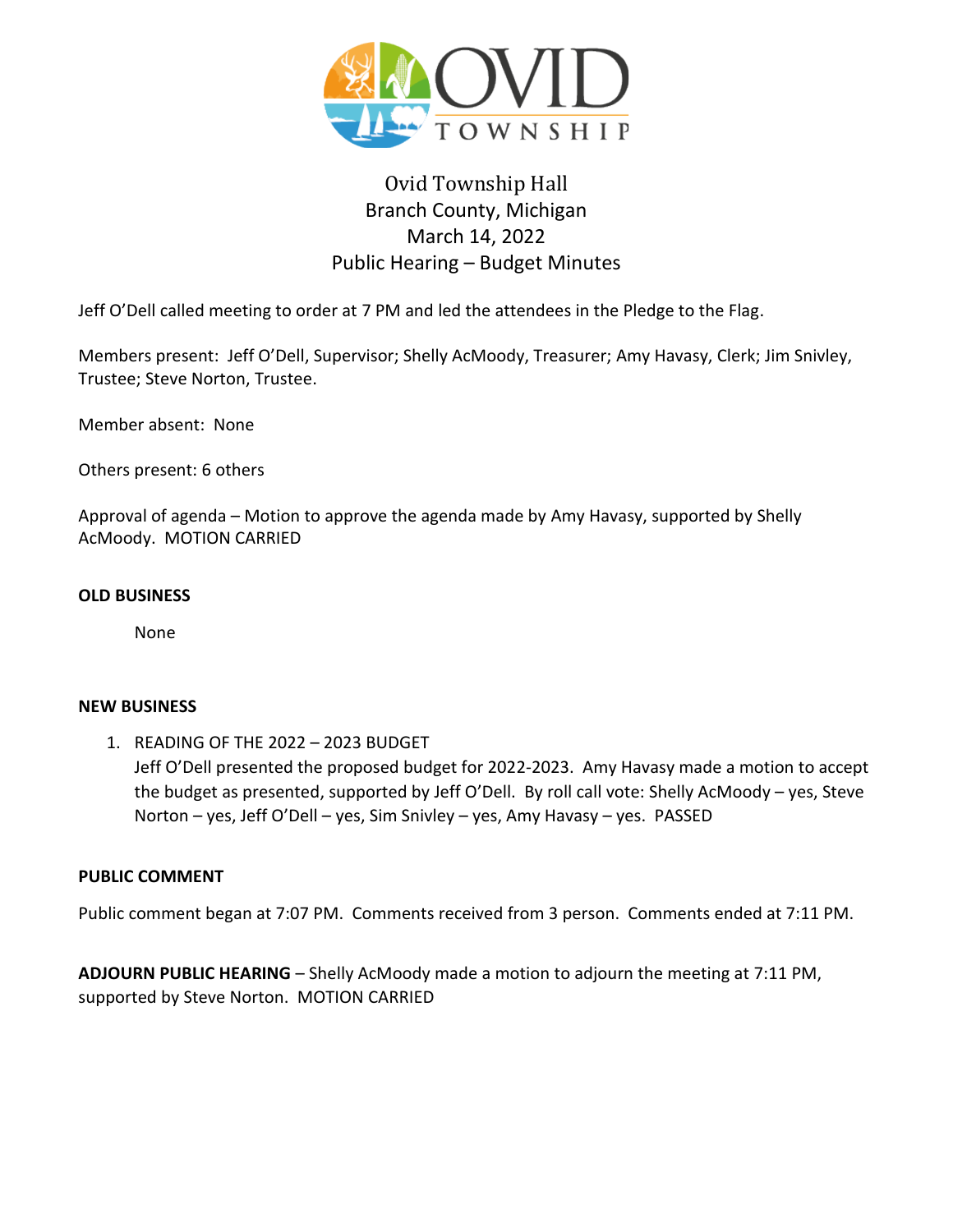## Ovid Township Hall

## Branch County, Michigan March 14, 2022 Regular Board Meeting Minutes

Jeff O'Dell called meeting to order at 7:11 PM, directly following the Public Hearing.

Members present: Jeff O'Dell, Supervisor; Shelly AcMoody, Treasurer; Amy Havasy, Clerk; Jim Snivley, Trustee; Steve Norton, Trustee

Member(s) absent: none

Others present: 6 others

**Approval of agenda** – Shelly AcMoody made a motion to approve the agenda, with the addition of: Old Business, A – Household Hazardous Waste Event, B – Pine Knoll Pest Control Prepay. Supported by Jim Snivley. MOTION CARRIED

**Approval of minutes from the February 14, 2022 Regular Board Meeting** – Jim Snivley made a motion to accept the minutes from the February 14, 2022 Regular Board Meeting. Supported by Shelly AcMoody. MOTION CARRIED

**Treasurers Report** – Amy Havasy made a motion to accept the Treasurer's Report, with the addition of: Board or Review members payroll checks totaling approximately \$1,000.00 paid after the March 2022 Board of Review, MTA \$110.00, Coldwater Daily Reporter for approximately \$100.00, Supported by Jim Snivley. By roll-call vote: Jim Snivley – yes, Steve Norton – yes, Jeff O'Dell - yes Shelly AcMoody – yes, Amy Havasy – yes. PASSED

## **OLD BUSINESS**

A. HOUSEHOLD HAZARDOUS WASTE EVENT

Amy Havasy presented the HHW Event information to the Board and made a motion that the Township participate in the event (held on September 24, 2022, 9 am  $-$  2 pm). Supported by Jeff O'Dell. MOTION CARRIED

B. PINE KNOLL PEST CONTROL PREPAY Amy Havasy presented the Pine Knoll proposal, for weed control and fertilizer services at the Township Hall, to the Board and made a motion to prepay. Supported by Steve Norton. By roll-call vote: Steve Norton – yes, Shelly AcMoody – yes, Jim Snivley – yes, Jeff O'Dell – yes, Amy Havasy – yes. PASSED

#### **NEW BUSINESS**

A. 2021/2022 BUDGET AMENDMENTS

Amy Havasy read the proposed year-end budget amendments. Shelly AcMoody made a motion to approve the amendments as presented, supported by Steve Norton. By roll-call vote: Amy Havasy – yes, Shelly AcMoody – yes, Jeff O'Dell – yes, Steve Norton – yes, Jim Snivley – yes. PASSED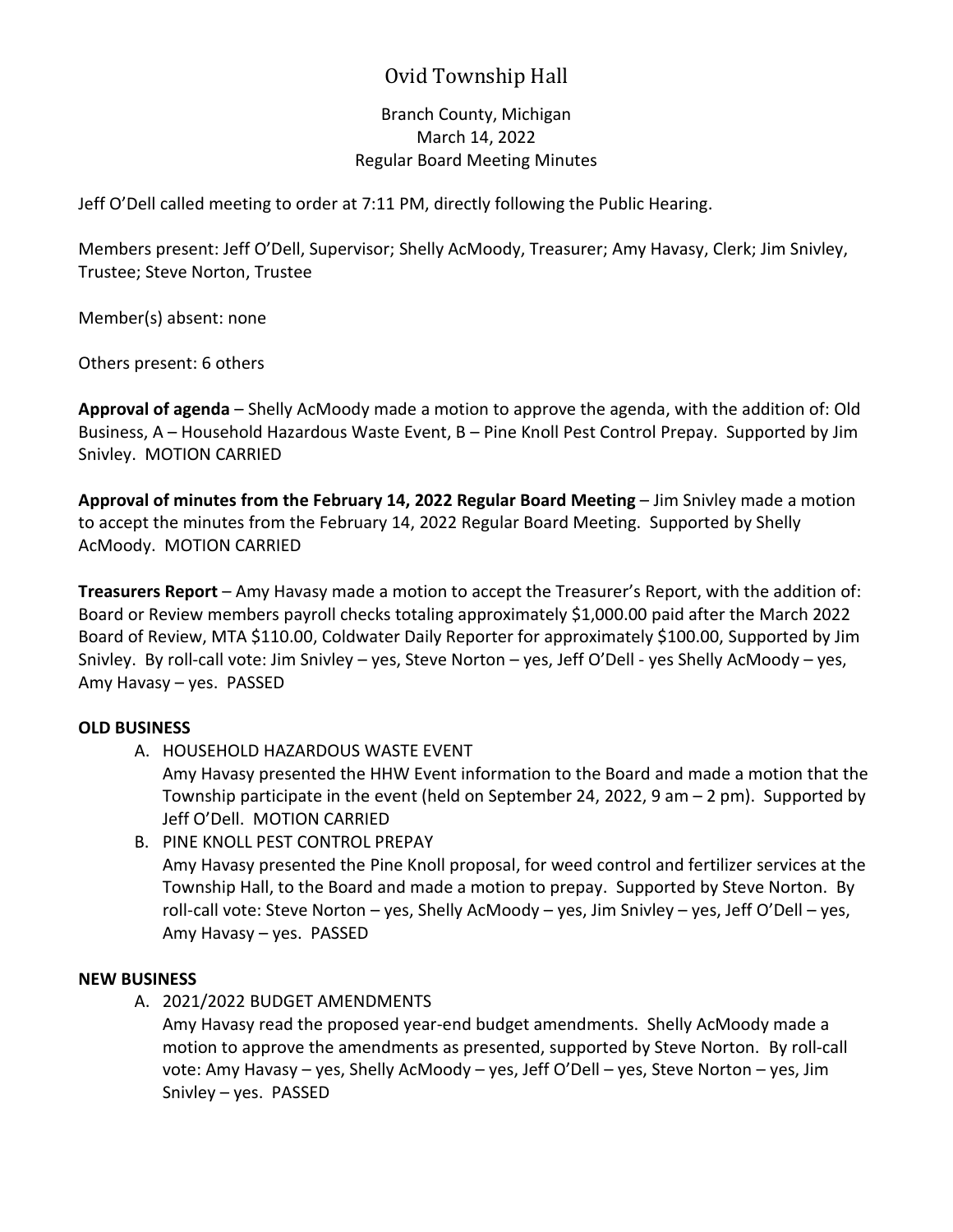- B. RESOLUTION 2022-03-14A 2022-2023 TOWNSHIP BUDGET RESOLUTION Steve Norton made a motion to approve Resolution 2022-03-14A as presented, supported by Shelly AcMoody. By roll-call vote: Shelly AcMoody – yes, Jeff O'Dell – yes, Amy Havasy – yes, Jim Snivley – yes, Steve Norton – yes. PASSED
- C. RESOLUTION 2022-03-14B TIME AND DATE FOR MONTHLY BOARD MEETINGS Amy Havasy made a motion to approve Resolution 2022-03-14B as presented, supported by Jim Snivley. By roll-call vote: Jeff O'Dell – yes, Amy Havasy – yes, Steve Norton – yes, Jim Snivley – yes, Shelly AcMoody – yes. PASSED
- D. 2022 COMPENSATION TABLE Amy Havasy presented the Compensation Table for 2022. Shelly AcMoody made a motion to approve it as presented, supported by Jeff O'Dell. By roll-call vote: Amy Havasy – yes, Jim Snivley – yes, Shelly AcMoody – yes, Jeff O'Dell – yes, Steve Norton – yes. PASSED
- E. PLANNING COMMISSION RECOMMENDATIONS
	- A. AUTHORIZATION TO DISTRIBUTE UPDATED MASTER PLAN Andy AcMoody spoke to the Board to clarify the process involved in distributing the Master Plan. Jeff O'Dell made a motion to distribute the Master Plan, supported by Shelly AcMoody. By roll-call vote: Jim Snivley – yes, Steve Norton – yes, Amy Havasy – yes, Shelly AcMoody – yes, Jeff O'Dell – yes. PASSED
	- B. AUTHORIZATION TO HIRE TOWNSHIP ATTORNEY Steve Norton made a motion to accept the Planning Commission's request, under Solar Ordinance, Section 15.33e, to hire the Township Attorney in review of the APEX solar project application, should it be submitted. Supported by Jim Snivley. By roll-call vote: Steve Norton – yes, Jeff O'Dell – yes, Shelly AcMoody – yes, Amy Havasy – yes, Jim Snivley – yes. PASSED
- F. AUTHORIZATION TO PURCHASE BLINDS AND LARGE FILE CABINET

Shelly AcMoody presented a quote for \$2,400.00 to purchase and install blinds for 6 windows at the Hall that are currently without any. Jeff O'Dell made a motion to approve the purchase, supported by Shelly AcMoody.

Amy Havasy presented a quote for \$760.00 for the purchase of a 42" 4 drawer lateral file for the office – to be used by her. Steve Norton made a motion to approve the purchase, supported by Shelly AcMoody.

By roll-call vote for both purchases: Shelly AcMoody – yes, Amy Havasy – yes, Jeff O'Dell – yes, Steve Norton – yes, Jim Snivley – yes. PASSED

## **Reports:**

- 1. Sheriff Sherriff Pollack presented the Sheriff's report
- 2. Assessing Melissa Lane presented the Assessor's report
- 3. Cemetery Sexton No report
- 4. County Commissioner Jeff O'Dell presented the Commissioner's report
- 5. DPW No report
- 6. Lakeland Fire Dept. Joe Jepson presented the Fire Department's report
- 7. Marihuana Committee No report
- 8. Zoning Administrator Jeff O'Dell presented the Zoning report

## **Public Comment (3-minute limit)**

Public comment began at 8:17 PM. Comments received from 3 person. Comments ended at 8:33 PM.